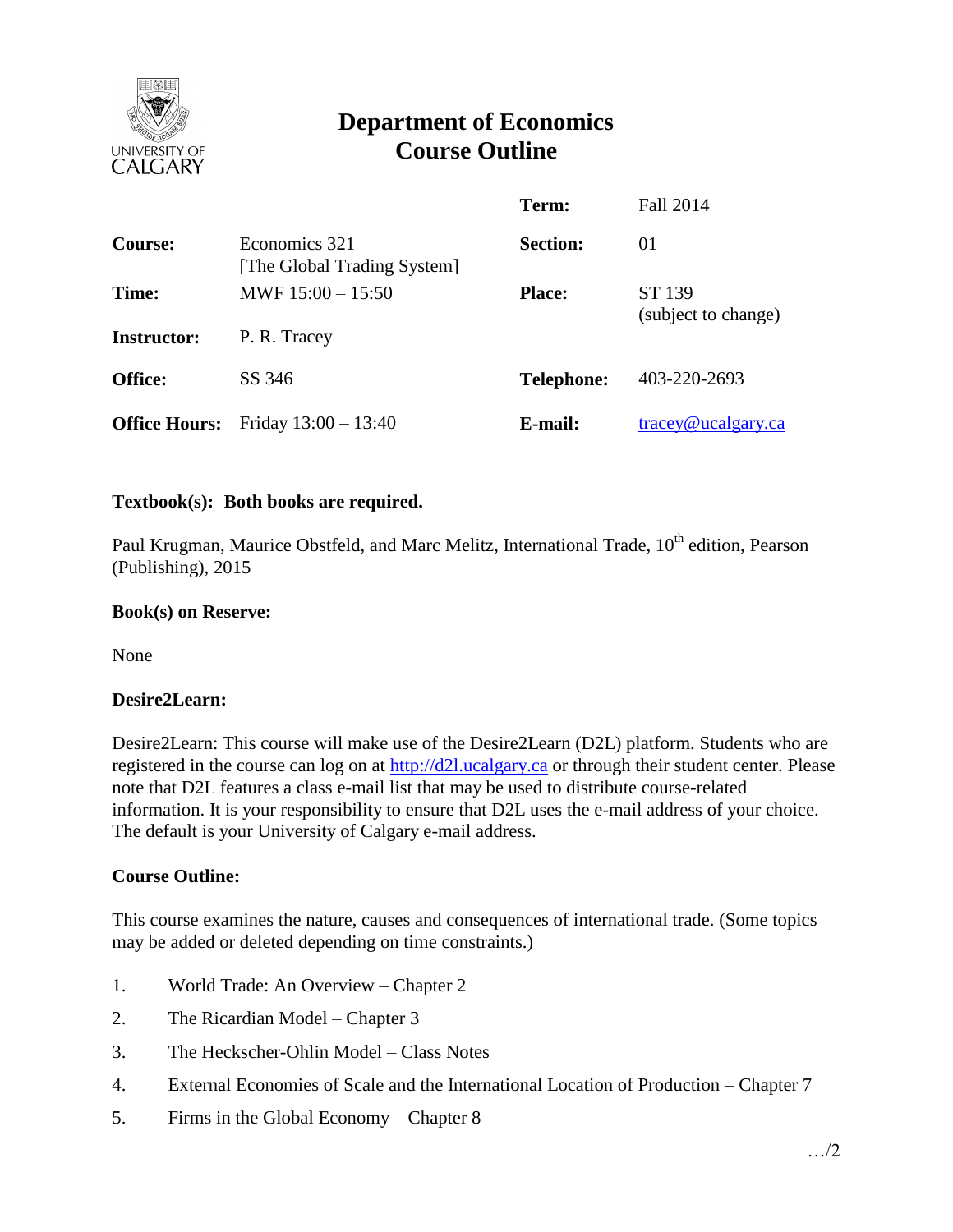Economics 321 (01) Fall 2014 Course Outline continued Page 2 of 5

- 6. The Instruments of Trade Policy Chapter 9
- 7. The Political economy of Trade Policy –Chapter 10
- 8. Controversies in Trade Policy –Chapter 12

A follow-up course, Economics 425 (International Trade II), provides students with a more detailed explanation of trade flows and goes on to consider issues such as: strategic trade policy in the presence of imperfect competition; trade, growth and technological change; trade-related aspects of intellectual property; and trade, trade policy and the environment. Normally, Economics 321, is a prerequisite for Economics 425 and Economics 357 (Intermediate Microeconomics II) is a co-requisite.

### **Grade Determination and Final Examination Details:**

Your course grade will be computed using two methods:

| Method 1 - | 30%<br>Midterm Test |     | Monday, October 20                 |  |  |
|------------|---------------------|-----|------------------------------------|--|--|
|            | Assignment          | 20% | Monday, November 3                 |  |  |
|            | Final Exam          | 50% | Date set by the Registrar's Office |  |  |
| Method 2 - | Assignment          | 20% | Monday, November 3                 |  |  |
|            | Final Exam          | 80% | Date set by the Registrar's Office |  |  |

You will receive the higher of the grades computed using these two methods.

 The assignment is due at the *beginning* of the lecture on the due date. Solutions to the assignment will be posted on the Blackboard site at that time. This means that late assignments cannot and will not be accepted.

 The midterm test will be held in the classroom during regular lecture hours. The final exam will be two (2) hours in length and will be scheduled by the Registrar's Office. There may be multiple choice questions on the final exam. The use of a simple non-programmable calculator during the test and the final exam will be allowed. Graphing calculators, cell phones, and computers are not permitted. Assignments, the test, and the final exam are meant to be challenging (they are *tests* of your understanding of the material.

As per University policy (see <http://www.ucalgary.ca/pubs/calendar/current/e-2.html>), the grade you receive on assignments, midterms and exams will, in part, reflect your ability to effectively communicate your answers. Being able to write and effectively communicate is a very important skill to develop. Employers demand it and so do I.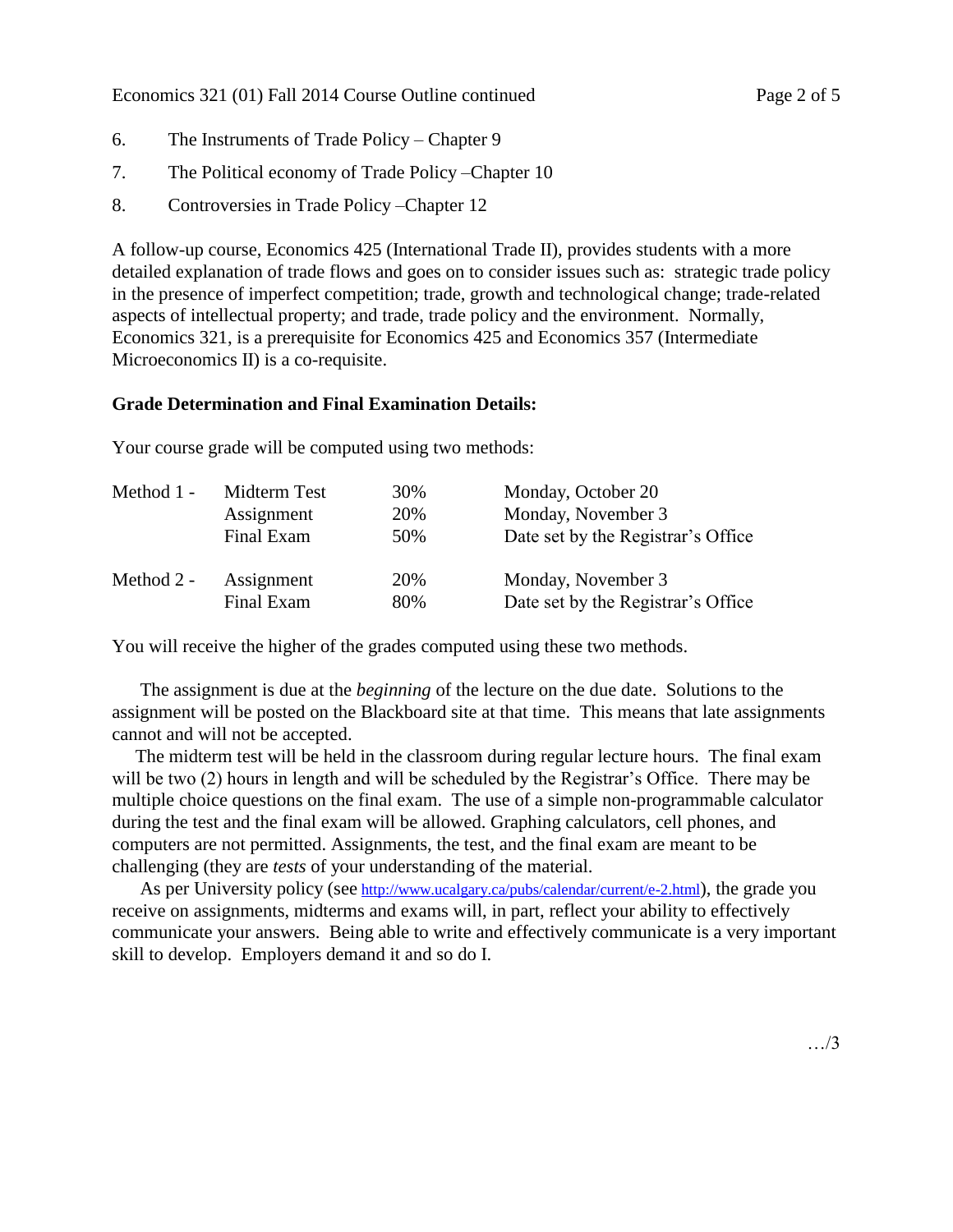The test and the final exam are marked on a numerical (percentage) basis and then converted to letter grades. The course grade is then calculated using the weights indicated above. As a guide to determining standing, these letter grade equivalences will apply:

| $A+ 97-100 B$ |                        | $79 - 83$ C- 60 - 65 |
|---------------|------------------------|----------------------|
| A 92-96 B-    | 76 - 78 D+             | $55 - 59$            |
|               | A- 89-91 C+ 73-75 D    | $50 - 54$            |
|               | $B+ 84-88$ C 66 - 72 F | $(0 - 49)$           |

A passing grade on any particular component of the course is not required for a student to pass the course as a whole.

# **Our Relationship:**

I assume that the reason you are attending my class is to acquire an understanding of international trade theory and policy. It has been my experience that this task is made much easier and far more enjoyable for all involved (me included) if we can maintain a relaxed but respectful atmosphere in the classroom. For my part, maintaining such an atmosphere requires that I be respectful of your time, your questions, and your concerns. I will therefore strive to be on time for lectures and office hours, answer your questions as well as I am able, and listen to your concerns. For your part, maintaining a respectful atmosphere requires that you avoid being late for class, that you refrain from leaving before the lecture ends, and that you not talk when either I or one of your classmates is speaking.

### **Notes:**

- 1. Students should be aware that no "make-up" midterms will be given. Any student, who finds it necessary to miss the midterm exam must notify the instructor in advance and produce a valid medical certificate, or other required documentation in order to have the weighting adjusted. The weight of the missed midterm will then be added to the final exam.
- 2. Examinations will not be given prior to the scheduled date.
- 3. **Answers to the midterm test, the assignment and the final exam questions must make use of equations and diagrams wherever possible. Numerical questions require numerical answers.**
- 4. **Students will not be given extra time to complete tests and exams.**
- 5. Students should be aware of the academic regulations outlined in The University of Calgary Calendar.
- 6. **The classroom is a No-cell-phone-zone. The use of cell phones for any purpose in class is prohibited. Computers may only be used for note-taking purposes.**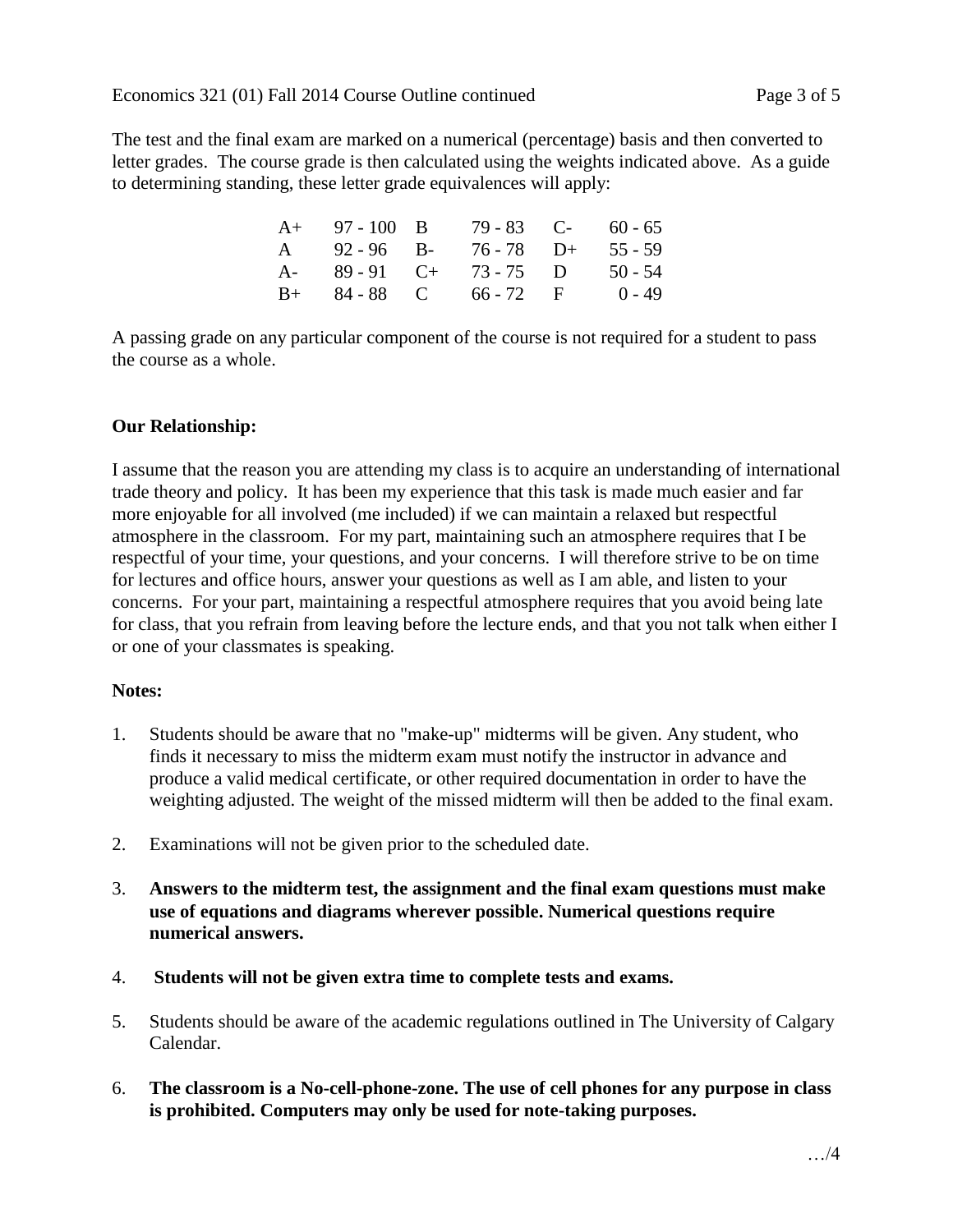Economics 321 (01) Fall 2014 Course Outline continued Page 4 of 5

- 7. Students seeking reappraisal of a piece of graded term work should discuss their work with the instructor within 15 days of work being returned to class.
- 8 Students will be responsible for all material listed on the course outline, regardless of whether or not the material has been covered in class, unless the instructor notifies the class that the material will not be covered.
- 9. Please note that the following types of emails will receive no response: emails not addressed to anyone in particular; emails where the recipient's name is not spelled correctly; anonymous emails; emails which do not specify the course and section in which you are registered; and, emails involving questions that are specifically addressed on the course outline.
- 10. It is the student's responsibility to request academic accommodations. If you are a student with a documented disability who may require academic accommodation and have not registered with the Disability Resource Centre, please contact their office at 403-220-8237. Students who have not registered with the Disability Resource Centre are not eligible for formal academic accommodation. **You are also required to discuss your needs with your instructor no later than fourteen (14) days after the start of this course.**
- 11. A deferred final exam will not be given except in cases of extreme personal emergencies. If, for such a reason, a deferred final exam is allowed by the Registrar's Office, it will not be given before the scheduled deferred exam date. Deferred final examinations do not have to cover the same material or have the same format as the regular final examination.

Students' Union Vice-President Academic: Hana Kadri Phone: 403-220-3911 E-mail [suvpaca@ucalgary.ca](mailto:subpaca@ucalgary.ca)

Students' Union Faculty Representative (Arts) Phone: 403-220-3913Office: MSC 251 E-mail [arts1@su.ucalgary.ca](mailto:arts1@su.ucalgary.ca) [arts2@su.ucalgary.ca,](mailto:arts2@su.ucalgary.ca) [arts3@su.ucalgary.ca,](mailto:arts3@su.ucalgary.ca) [arts4@su.ucalgary.ca](mailto:arts4@su.ucalgary.ca)

Society of Undergraduates in Economics (S.U.E.): [www.ucalgary.ca/sue](http://www.fp.ucalgary.ca/econ)

Society of Undergraduates in Economics is a student run organization whose main purpose is to assist undergraduate economics students succeed both academically and socially at the University of Calgary. Services include access to the exam bank, career partnerships with the Career Centre through hosting industry nights and information sessions, recognizing achievements in teaching, and organizing social events for members. They invite you to join by contacting [sue@ucalgary.ca.](mailto:sue@ucalgary.ca)